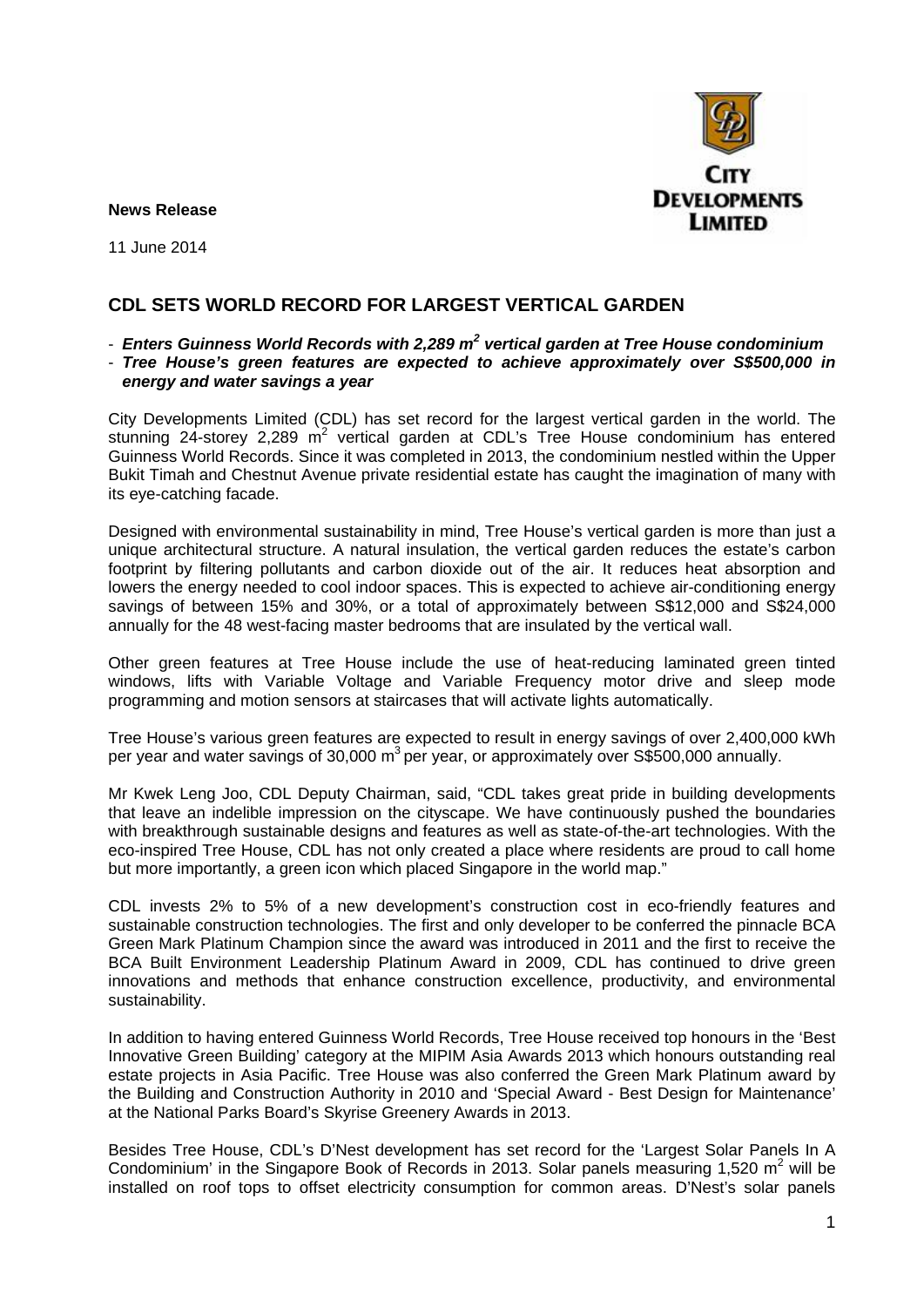system is expected to harness 219,000 kWh of energy a year. Approximately S\$60,000 can be saved in electricity bills, potentially reducing monthly maintenance fees payable by residents.

In 2013, CDL also built Singapore's first zero energy Green Gallery located in the Singapore Botanic Gardens. The Gallery's Photovoltaic cladded roof panels are expected to generate over 31,000 kWh of energy annually, above its estimated energy consumption of about 30,000 kWh per year. It was built using the Prefabricated Prefinished Volumetric Construction (PPVC) concept introduced in Singapore for the first time. The entire structure was precast into sections offsite using the PPVC system and then brought to the Gardens for installation. This helped eliminate massive wet works usually required in building developments and resulted in faster construction time, higher productivity and minimised impact on the environment.

Please refer to Annex A for more details on Tree House, D'Nest and CDL Green Gallery.

For media queries, please contact:

Belinda Lee Tan Hock Lee City Developments Limited (Regn No: 196300316Z)

Head, Corporate Communications<br>
City Developments Limited<br>
City Developments Limited<br>
City Developments Limited

Tel: 6428 9315 Tel: 6428 9312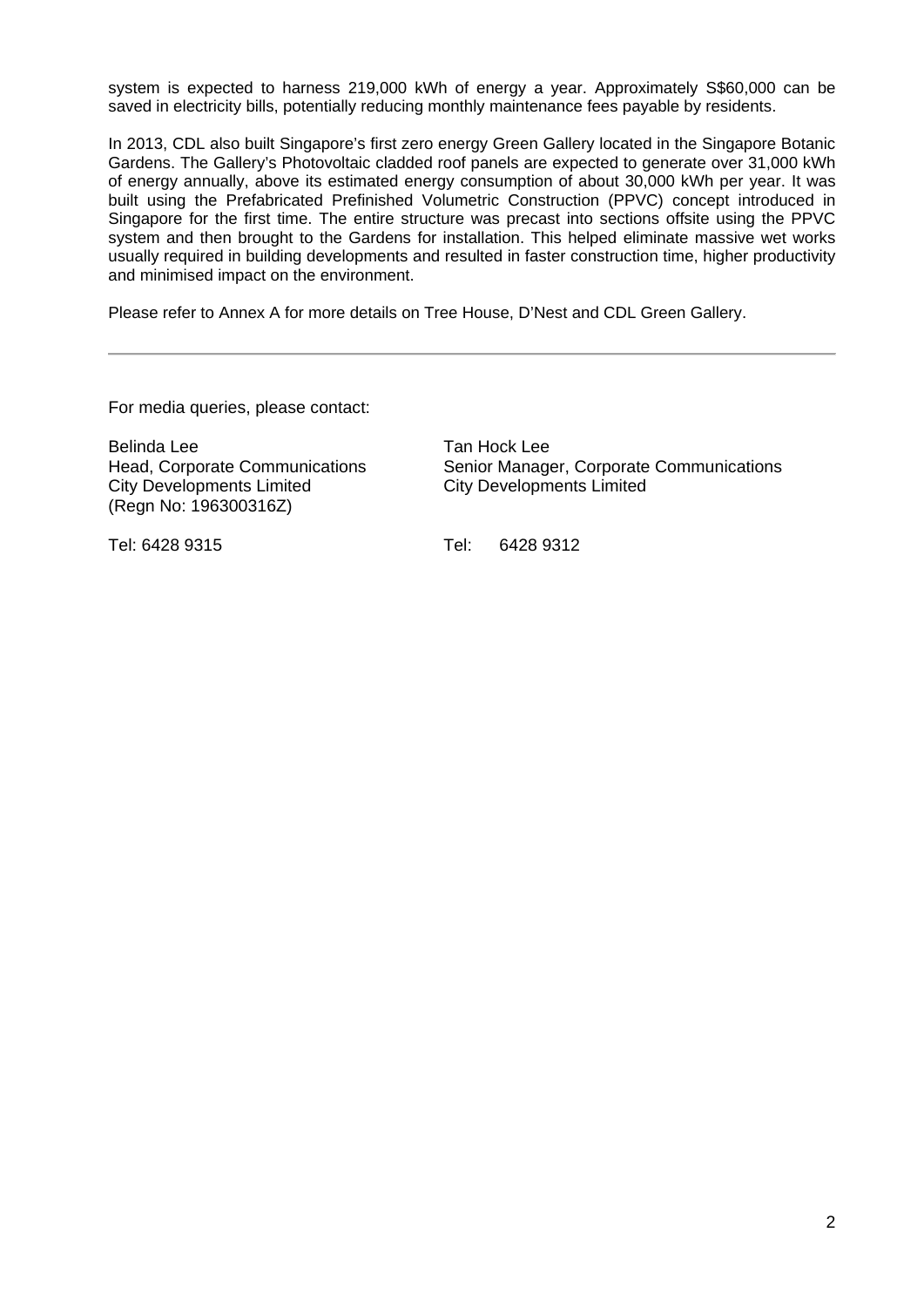#### **Annex A**

### **TREE HOUSE**



Surrounded by the lush greenery, Tree House is a nature and eco-inspired development that comprises four 24-storey towers with 429 units.

This BCA Green Mark Platinum award winning development not only offers residents the picturesque views of the Bukit Timah Nature Reserve and Upper Peirce Reservoir, but the well-thought development also incorporates numerous sustainable design features that provide dwellers with a green environment.

Approximately 2.7% of the total construction cost was invested into the development of the condominium's green innovations, which is expected to result in energy savings of over 2,400,000 kWh per year and water savings of 30,000  $\text{m}^3$  per year, or approximately a total of over \$500,000 per year.

| <b>GREEN FEATURES</b>                                                                                                                                                                                                                                                                                                                                                                                                                                                                                                                | <b>BENEFITS</b>                                                                                                                                        |
|--------------------------------------------------------------------------------------------------------------------------------------------------------------------------------------------------------------------------------------------------------------------------------------------------------------------------------------------------------------------------------------------------------------------------------------------------------------------------------------------------------------------------------------|--------------------------------------------------------------------------------------------------------------------------------------------------------|
| <b>Designed for Energy Efficiency</b><br>· Installation of energy efficient inverter air-<br>conditioning (with 4 Green Ticks Energy<br>Label) and gas heaters for all apartments<br>• Use of heat-reducing laminated green tinted<br>windows<br>• Provision of lifts with Variable Voltage and<br>Variable Frequency motor drive and sleep<br>mode programming<br>• Provision of motion sensors at staircases that<br>will activate lights automatically<br>• Use of T5 and LED lighting for common areas,<br>lobbies and car parks | . Enjoy energy savings from the energy efficient air-<br>conditioners<br>- Helps to reduce external heat gain                                          |
| <b>Designed for Water Efficiency</b><br>Installation of water efficient sanitary fixtures<br>and fittings (with Water Efficiency Labelling<br>Scheme) such as tap fittings, shower mixers<br>and water closets<br>• Use of water sub-meters to monitor water<br>usage for key common areas<br>• Rainwater harvesting system for irrigation of<br>landscape                                                                                                                                                                           | Achieve water savings<br>. Monitors water usage to detect to help reduce<br>water wastage                                                              |
| <b>Designed for Good Indoor Environmental</b><br><b>Quality and Environmental Protection</b><br>• Construction of green walls (that are extended<br>to the west facades) that will act as bio-<br>shading devices<br>• Use of low formaldehyde adhesive for<br>woodworks such as wardrobes, doors and<br>kitchen cabinets<br>• Use of low VOC paints for all internal walls<br>and ceilings                                                                                                                                          | Serves to cool the environment and reduces the<br>estate's carbon footprints by filtering pollutants<br>and $CO2$ from the air<br>Improves air quality |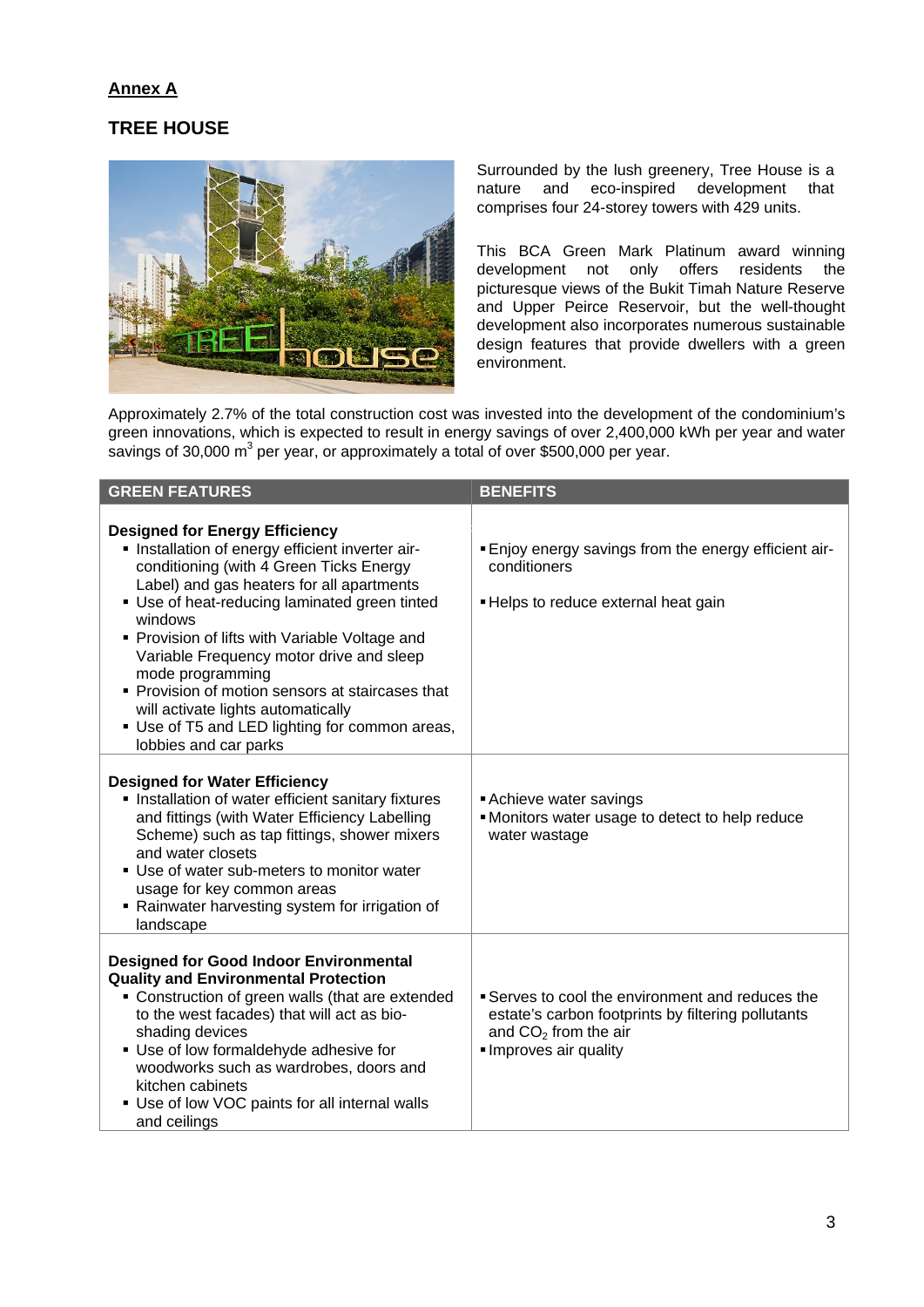| <b>Design Innovation and Other Green Features</b><br>• Dual-chute pneumatic waste collection system<br>(for the segregation of domestic and<br>recyclable waste)<br>• Takes advantage of the natural sloped terrain<br>of the site by introducing "bio-swales" that aids<br>in the collection of rainwater for landscape<br>irrigation purposes to filter and collect rain<br>water for recycling | Encourages recycling to protect the environment<br>• Treats surface runoff water through cleansing and<br>filtration of pollutants before being used for other<br>purposes |
|---------------------------------------------------------------------------------------------------------------------------------------------------------------------------------------------------------------------------------------------------------------------------------------------------------------------------------------------------------------------------------------------------|----------------------------------------------------------------------------------------------------------------------------------------------------------------------------|
| • Construction of green sky gardens at $7th$ , 13 <sup>th</sup><br>and 19 <sup>th</sup> -storeys of each block to create a<br>fresh and healthy living space                                                                                                                                                                                                                                      |                                                                                                                                                                            |

## **D'NEST**



Nestled within the Pasir Ris Grove residential enclave, D'Nest is a 912-unit nature-inspired luxury condominium.

Comprising 12 blocks, the design of the development is based on the concept of a "Green Habitat" to provide a seamless integration with its natural surroundings.

D'Nest has set a new record in Singapore Book of Records (SBOR) for the "Largest Solar Panels In A Condominium". Solar panels measuring a total of 1,520  $m^2$  will be installed on the development's roof tops to harness solar energy to off-set the electricity consumption for common areas within the development.

Approximately 2.6% of the total construction cost was invested in green innovation for this BCA Green Mark Gold<sup>Plus</sup> development.

| <b>GREEN FEATURES</b>                                                                                                                                                                                                                                                                                                                                                                                                                                                                                                                                                                                                                                                                                                                                              | <b>BENEFITS</b>                                                                                                                                                                                                                                                                                                                                                                                                                                                                                                                                                                                                                                                                  |
|--------------------------------------------------------------------------------------------------------------------------------------------------------------------------------------------------------------------------------------------------------------------------------------------------------------------------------------------------------------------------------------------------------------------------------------------------------------------------------------------------------------------------------------------------------------------------------------------------------------------------------------------------------------------------------------------------------------------------------------------------------------------|----------------------------------------------------------------------------------------------------------------------------------------------------------------------------------------------------------------------------------------------------------------------------------------------------------------------------------------------------------------------------------------------------------------------------------------------------------------------------------------------------------------------------------------------------------------------------------------------------------------------------------------------------------------------------------|
| <b>Designed for Energy Efficiency</b><br>• Sets a record in SBOR for "Largest Solar<br>Panels In A Condominium" with 1,520 m <sup>2</sup> of<br>solar panels to be installed on the<br>development's roof tops. The solar panels are<br>designed to harness solar power up to 217<br>kWp and are installed to replace part of the<br>electricity required to power the common<br>areas. The energy harnessed by the solar<br>panels is capable of off-setting most of the<br>electricity consumption for common areas<br>such as the car parks, escape staircases and<br>lobbies. Essential services such as lifts will still<br>be powered up conventionally by grid<br>electricity.<br>• Provision of gas water heaters for majority of<br>the residential units | . The targeted electricity generation of the solar<br>panels system is approximately 600 kWh per day.<br>In a year, this means potentially harnessing<br>219,000 kWh of energy, which translates into<br>approximately over S\$60,000 saved in electricity<br>bills. This can potentially reduce the monthly<br>maintenance fees payable by residents.<br>■ Estimated energy savings of up to 1,511,952 kWh<br>per year for the development<br>Enjoy estimated energy savings of up to<br>1,238,658 kWh per year from the highest 4-Ticks<br>energy-efficient air-conditioners<br>. Minimise the use of mechanical ventilation, hence<br>cutting down on electricity consumption |
| Installation of energy efficient air-conditioning<br>certified under the Singapore energy labeling<br>scheme (4-Ticks Energy Label)                                                                                                                                                                                                                                                                                                                                                                                                                                                                                                                                                                                                                                | ■ Enjoy estimated energy savings up to 43,884<br>kWh per year                                                                                                                                                                                                                                                                                                                                                                                                                                                                                                                                                                                                                    |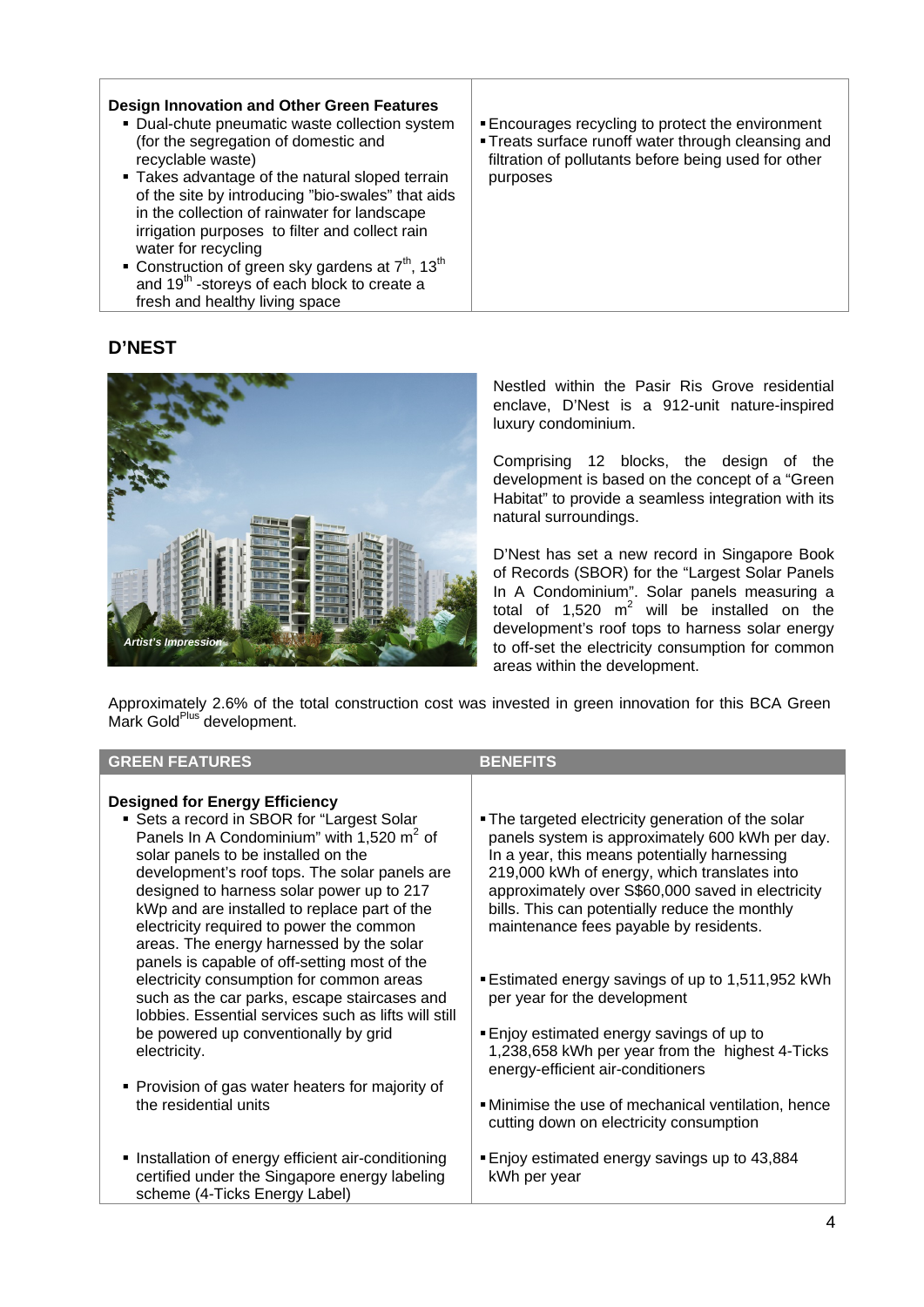| • Design that allows for natural ventilation in<br>common areas like lift lobbies and corridors<br>• Daylighting design for natural daylight to<br>illuminate common areas like lift lobbies and<br>corridors coupled with the use of photo<br>sensors                                                                                                                                                                                                                             |                                                                                                                                                                                                                                                                                   |
|------------------------------------------------------------------------------------------------------------------------------------------------------------------------------------------------------------------------------------------------------------------------------------------------------------------------------------------------------------------------------------------------------------------------------------------------------------------------------------|-----------------------------------------------------------------------------------------------------------------------------------------------------------------------------------------------------------------------------------------------------------------------------------|
| <b>Designed for Water Efficiency</b><br>Installation of very good and excellent rating<br>sanitary fixtures and fittings (certified under<br>PUB's Water Efficiency Labelling and<br>Standards Scheme) such as tap fittings and<br>water closets<br>• Provision of rainwater collection system and                                                                                                                                                                                 | . Minimise water wastage and increase the overall<br>water usage efficiency of each apartment<br>. Total annual estimated water savings of up to<br>41,849 m <sup>3</sup> , equivalent to 27 Olympic sized pools<br>. Minimise water usage for the estate's landscape<br>watering |
| automatic water efficient irrigation system with<br>rain sensors                                                                                                                                                                                                                                                                                                                                                                                                                   |                                                                                                                                                                                                                                                                                   |
| <b>Implementation of Sustainable Construction</b><br><b>Methodology and Good Indoor Environmental</b><br>Quality<br>■ Extensive use of sustainable materials for<br>construction, including green cement in place<br>of ordinary Portland cement in concrete<br>production, eco concrete (Recycled Concrete<br>Aggregates and Washed Copper Slag), eco-<br>friendly materials (certified under the<br>Singapore Green Label or Singapore Green<br><b>Building Product schemes)</b> | Utilisation of materials with recycled content to<br>minimise impact on the environment                                                                                                                                                                                           |
| • Recycled content in ceiling board, road<br>pavements and pre-cast concrete drain and<br>road kerbs                                                                                                                                                                                                                                                                                                                                                                               |                                                                                                                                                                                                                                                                                   |
| • Utilisation of non-chemical termite treatment<br>system                                                                                                                                                                                                                                                                                                                                                                                                                          | <b>-</b> Reduce toxicity levels of emissions to the<br>environment during the treatment                                                                                                                                                                                           |
| ■ Extensive use of pre-cast / pre-fabricated<br>components in construction (e.g. Prefabricated<br>Bathroom Unit)                                                                                                                                                                                                                                                                                                                                                                   | Improve buildability, resource efficiency and<br>productivity<br>Improve environmental performance during<br>construction phase                                                                                                                                                   |
| <b>Other Green Features or Eco-Initiatives</b><br>• Provision of 'Eco-Plug' to the residents                                                                                                                                                                                                                                                                                                                                                                                       | Allows residents to plug in their electrical<br>appliances to display, check and record electricity<br>usage and cost                                                                                                                                                             |
| • Provision of electric vehicle charging points                                                                                                                                                                                                                                                                                                                                                                                                                                    | Encourages the usage of eco-friendly electric<br>vehicles                                                                                                                                                                                                                         |

r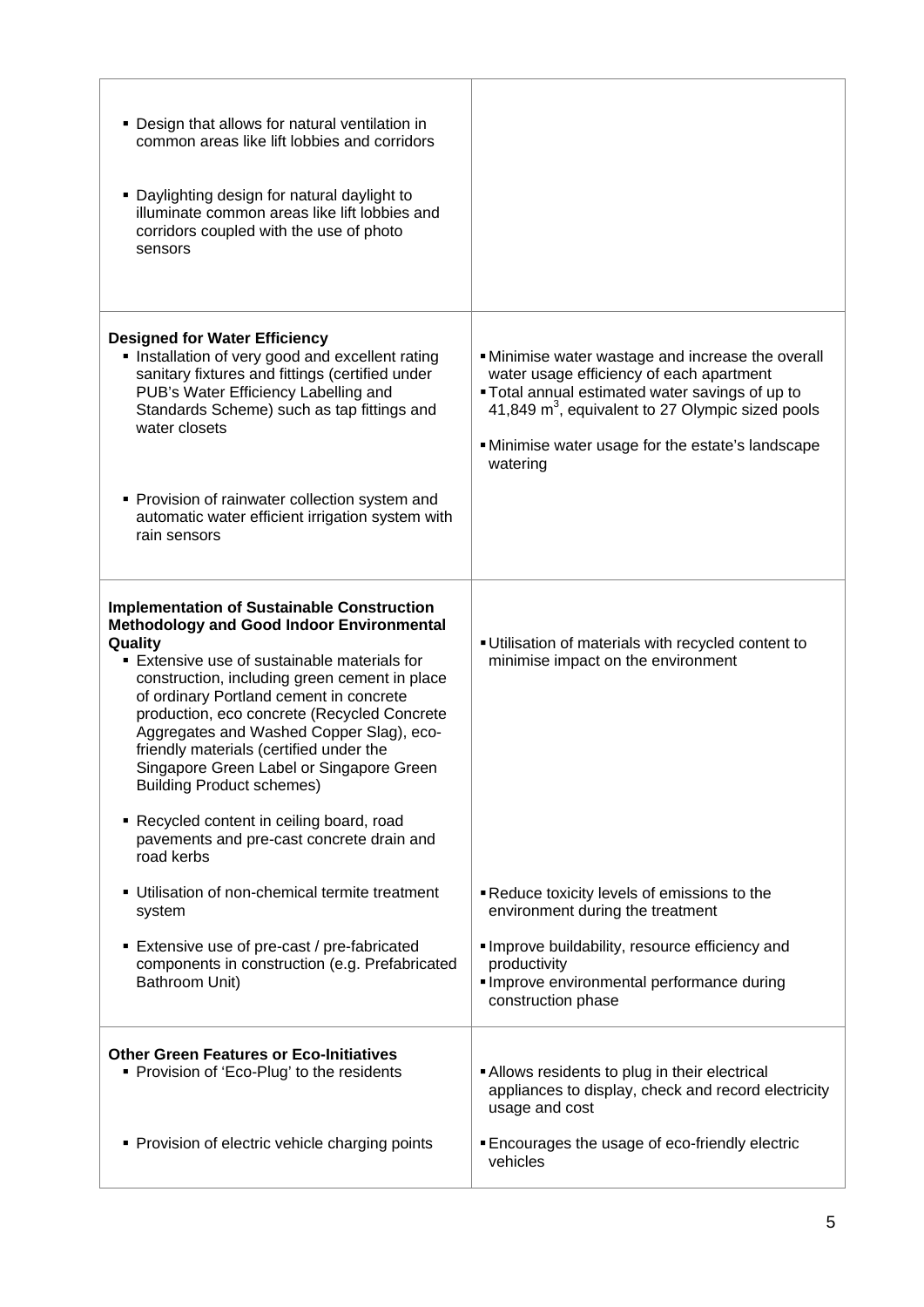### **CDL GREEN GALLERY @ SBG HERITAGE MUSEUM**



Developed as an extension to the Singapore Botanic Gardens (SBG) Heritage Museum on Holttum Lawn by CDL, the 314  $m^2$  CDL Green Gallery is Singapore's first purposefully built zero energy Green Gallery. The Gallery, which was officially opened by Prime Minister Lee Hsien Loong in November 2013, is built with several eco-friendly technologies, including two ecoinnovative features introduced in Singapore for the first time – a biomaterial known as Hempcrete (largely made from the hemp plant) and a prefabricated modular system known as the<br>Prefabricated Prefinished Volumetric Prefabricated Construction (PPVC) concept.

As Singapore's first zero energy Green Gallery, a key feature of the building is the solar photovoltaic (PV) cladded roof panels that are expected to harvest all the energy required for the building's operations. The solar panels are expected to generate an annual energy yield of over 31,000 kWh, which is more than the Gallery's estimated annual energy consumption of about 30,000 kWh/year.

| <b>GREEN FEATURES</b>                                                                                                                                                                                                                                                                                                                                                                                     | <b>BENEFITS</b>                                                                                                                                                                                                                                                                                                                                                                                                                                                                                                                                                                                                              |
|-----------------------------------------------------------------------------------------------------------------------------------------------------------------------------------------------------------------------------------------------------------------------------------------------------------------------------------------------------------------------------------------------------------|------------------------------------------------------------------------------------------------------------------------------------------------------------------------------------------------------------------------------------------------------------------------------------------------------------------------------------------------------------------------------------------------------------------------------------------------------------------------------------------------------------------------------------------------------------------------------------------------------------------------------|
| <b>Designed for Energy Efficiency</b><br>A total of 105 solar photovoltaic (PV) cladded roof<br>panels are expected to harvest all the energy<br>required for the building's operations, making the<br>CDL Green Gallery Singapore's first zero energy<br><b>Green Gallery</b><br>The CDL Green Gallery is fitted with LED lights<br>٠<br>and high energy-saving air-conditioning systems                 | The solar panels are expected to generate<br>٠<br>an annual energy yield of over 31,000<br>kWh, which is more than the Gallery's<br>estimated annual energy consumption of<br>about 30,000 kWh/year, making the<br>Gallery self-sufficient<br>The high energy-efficient, dimmable LED<br>lights use approximately 57% less energy<br>than conventional lighting<br>High energy-efficient air-conditioning<br>٠<br>systems reduce consumption of electricity<br>as the inverter air-conditioning system,<br>coupled with an integrated building control<br>system, consumes 50% less energy<br>compared to conventional types |
| Eco-friendly Designs and Use of Innovative Eco-<br>friendly Materials<br>Passive Architectural Design - The design, layout<br>and orientation take into account the site's natural<br>attributes<br>Use of Hempcrete - An eco-friendly biomaterial<br>٠<br>used for the first time in Singapore. Made from a<br>mixture of hemp core, lime binders and water, it is<br>used as the external wall cladding | The building envelop, which consists of<br>green walls and eco-materials, helps<br>enhance thermal insulation of the Gallery,<br>reducing solar heat gain<br>High thermal performance, superior<br>acoustic properties, non-combustible, pest,<br>mould- and mildew-resistant, and durable                                                                                                                                                                                                                                                                                                                                   |
| Utilised green building materials and finishes, low<br>٠<br>Volatile Organic Compound (VOC) paints and<br>adhesives with no formaldehyde. No concrete was<br>used for the building structure as well                                                                                                                                                                                                      | Enhanced environmental protection and<br>indoor environmental quality                                                                                                                                                                                                                                                                                                                                                                                                                                                                                                                                                        |